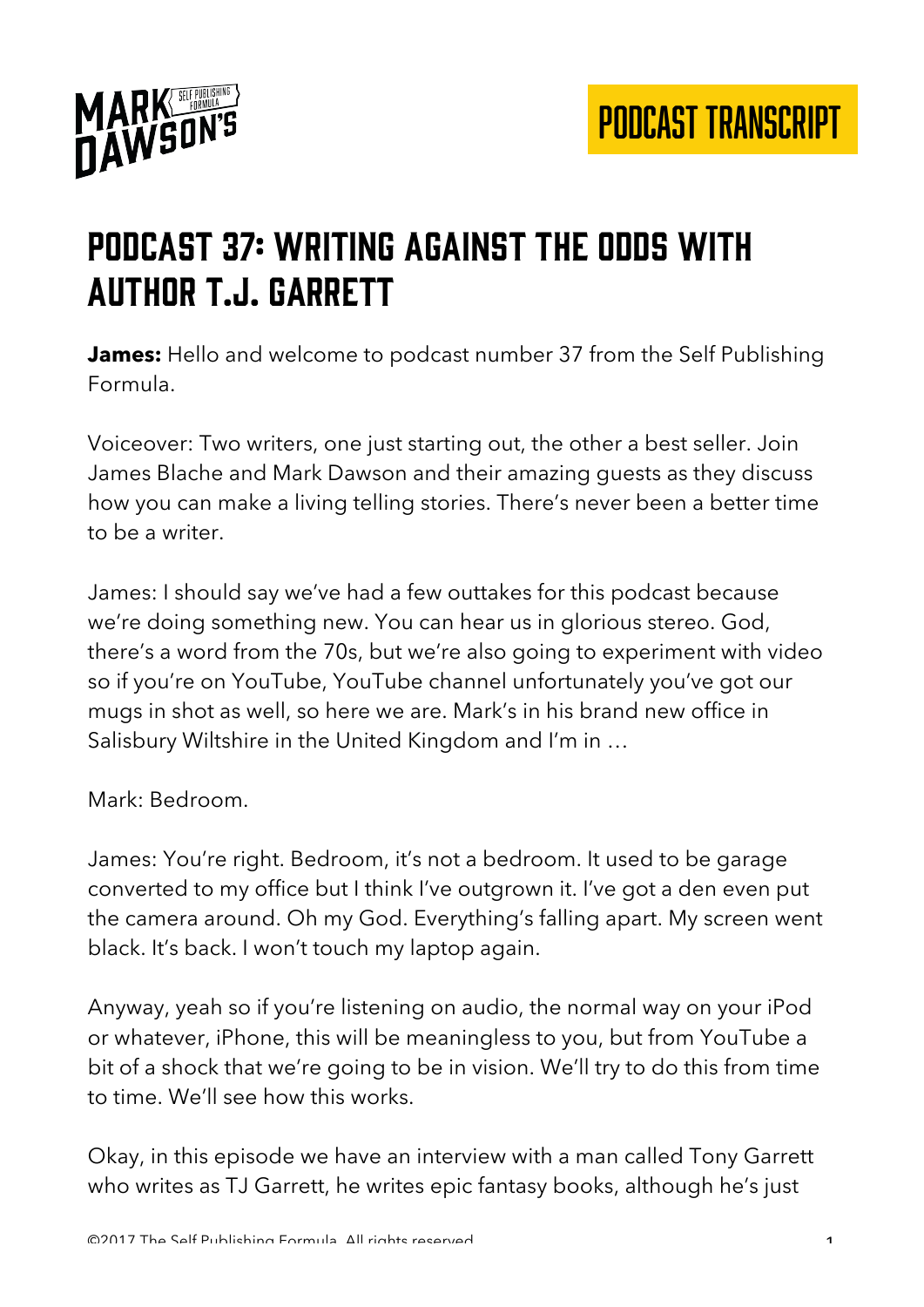

starting I think paranormal suspense and Tony has a remarkable story. I mean, seriously, it's an absolutely phenomenal story.

A year ago he was at the end of a 20 year period. While he has a degenerative disease which had taken away his eyesight almost completely, he had not read a book since he was at school, and you will not believe where he is today. We're going to hear from TJ Garrett in a moment. It is an inspiring, wonderful interview coming up.

We've had a lot of e-mails and a lot of questions on our Facebook group about the 101 coursewhich we've been working on in the background here at Self-Publishing Formula headquarters and I've asked Mark if I can quiz him as a new author. I'm working on it as well, obviously, but we really would like to know what's going to be in the course and rather than us keep telling people hold on you're going to find out, hold on you're going to find out, let's use this podcast just for a few minutes to have a discussion about what the 101 course material is going to be.

Mark, what's going to be in the course? Who's it for?

Mark: Well, James, it's for people at the start, or just beginning their careers as authors. A little bit of background will help explain what I mean. When I started doing courses a couple years ago, I originally wanted to do something that was comprehensive, would be a start to finish checklist of everything that you need to do to give yourself the best possible chance from the moment that you finished typing the end and your book was ready to be converted into the various formats and then uploaded and sent off to the retailers.

Once I sat down and thought about that, every time I worked and I was adding more and more and more onto the course and before I knew where I was it was vast. It would have been hours and hours and hours worth of content and I'd never done a course before, I wasn't sure that I could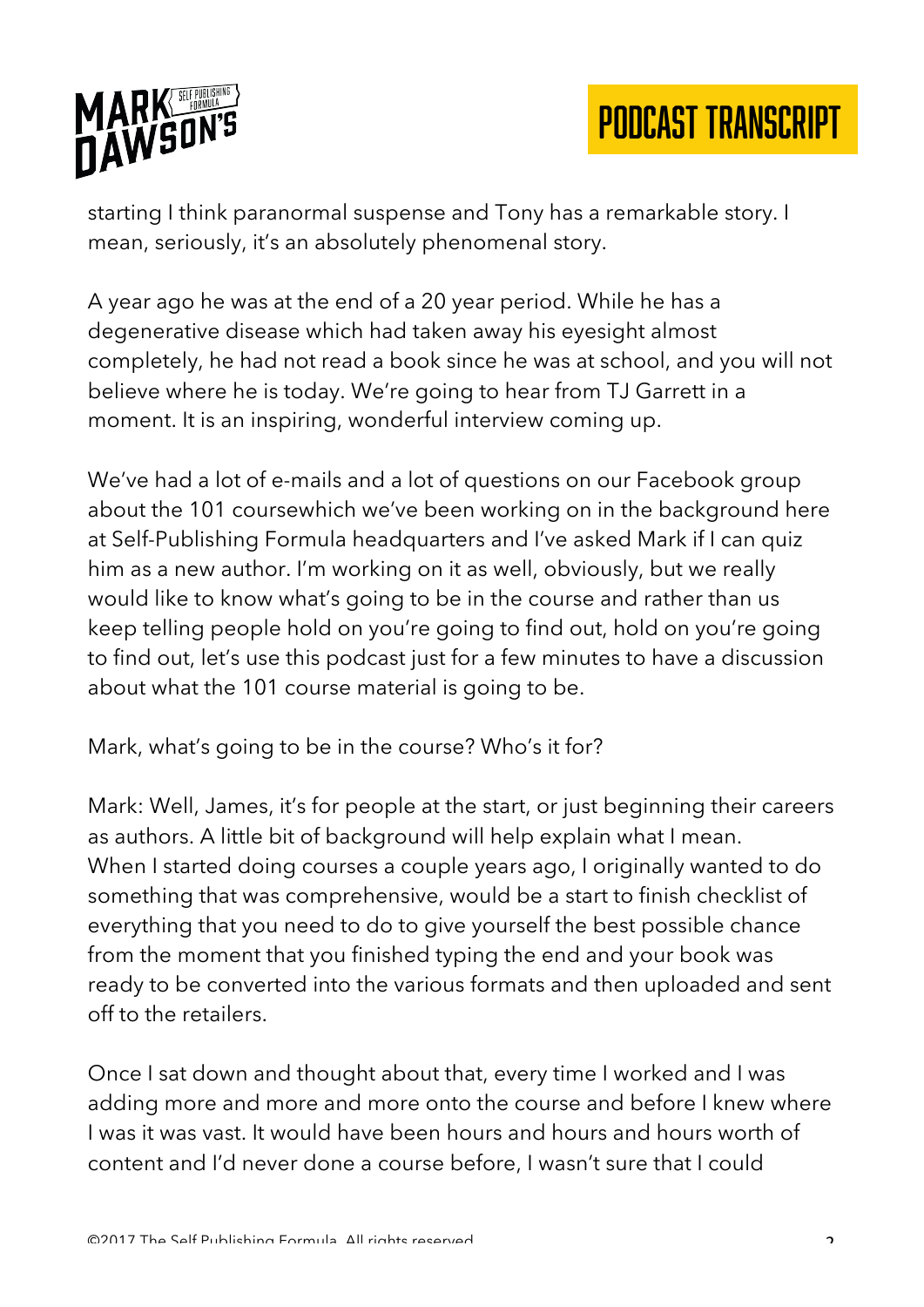

deliver that kind of product that would successfully teach people what I wanted them to know. It was quite stressful.

In the end I decided that rather than try to do that and do a bad job, I focused on one thing that was generating a lot of interest back then and is still generating interest now and that was the Facebook and social media advertising side of things.

I put the rest of it to the side and concentrated on the smaller niche area. We've done Facebook 3 times now. I'm a little bit more experienced in delivering this kind of content and we've got more people helping us now so I thought I'd have another go at it.

The thing that I was having trouble with was working out a structure that would take a very big topic and make it logical and easily digestible for people at the start of their careers. The hook, which we stumbled upon, was the fact that you have a novel that you've been working on for a couple of years as we mentioned before, and you were effectively the perfect guinea pig.

Because you're the average guy, you're the new author just getting started, getting these kinds of things done, you've got a book that you're ready to sell. We can get a cover, we can build you a website, we can build the kind of platform stuff that you need and then we can take that book and give it its best chance to start selling and making you some money.

That was the kind of thread I was searching for. Couldn't find it previously. I guess it came to me over the course of the last 18 months as we've been working closer together.

James: Going all the way through the course this is all about setting yourself up as a commercially successful author.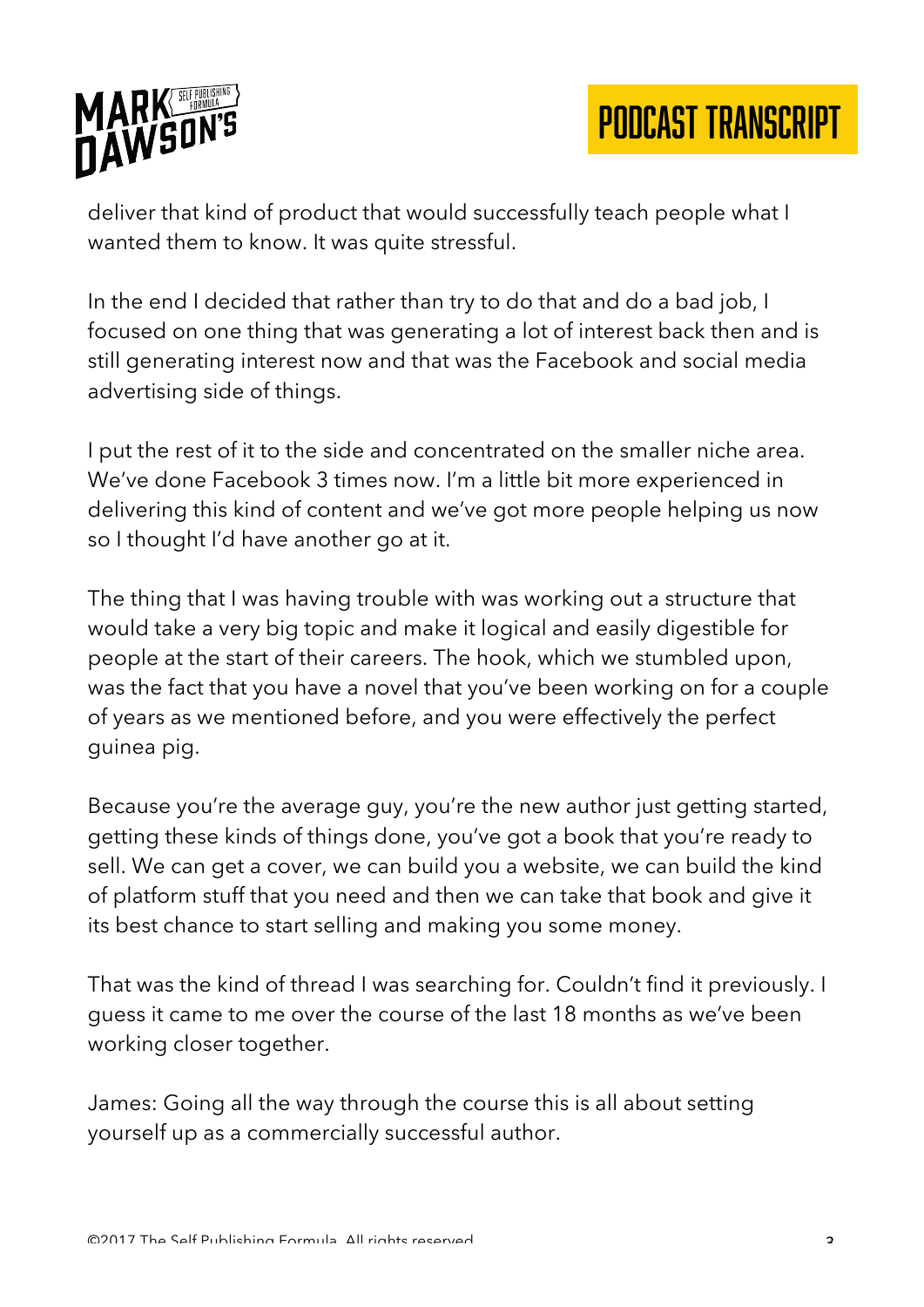



Mark: Module 2 is all about pre-publication and that would be something that would be applicable for anyone at any stage of their career, even if they just want to know how to take their word document, turn it into a mov file or an epub file and then upload it to the retailers. That would be something that the course will teach and they'll be screen flows and extensive information on all that kind of stuff.

The main motivation, as you say, is to teach people how to do that and then also how to sell that book, make profit from it. We look at mating lists and advertising and strategy about going wide or going exclusive. Everything that you need to know will be included. That's why we call it 101. It does cover everything from A to Zed. That's the plan.

James: You talk about authors at the beginning of their careers. People who've got 2 or 3 books out but maybe haven't cracked the commercial side of things or aren't really sure where to go on this, is it going to be of use to them?

Mark: Completely. In some ways they're just slightly further down the track than a newbie writer would be. Say they've got 3 books, that's a lot of ammunition and they can then pilot into building a platform, getting readers, giveaways, all that kind of stuff. They're just a year or two further down the line. It'd be absolutely perfect for those kinds of writers too.

James: Okay. Good. It's exciting and we've been incredibly busy in the background, recording screen flows. Some of it's quick and easy and just follow. I've done some setting up of accounts today and they vary from the Amazon one where you end up banging your head against the table and almost need an accountant sitting next to you to get through the tax interview, and KOBO, which was a really easy one to do. Some of them are going to be very very useful for people just to handhold through that process.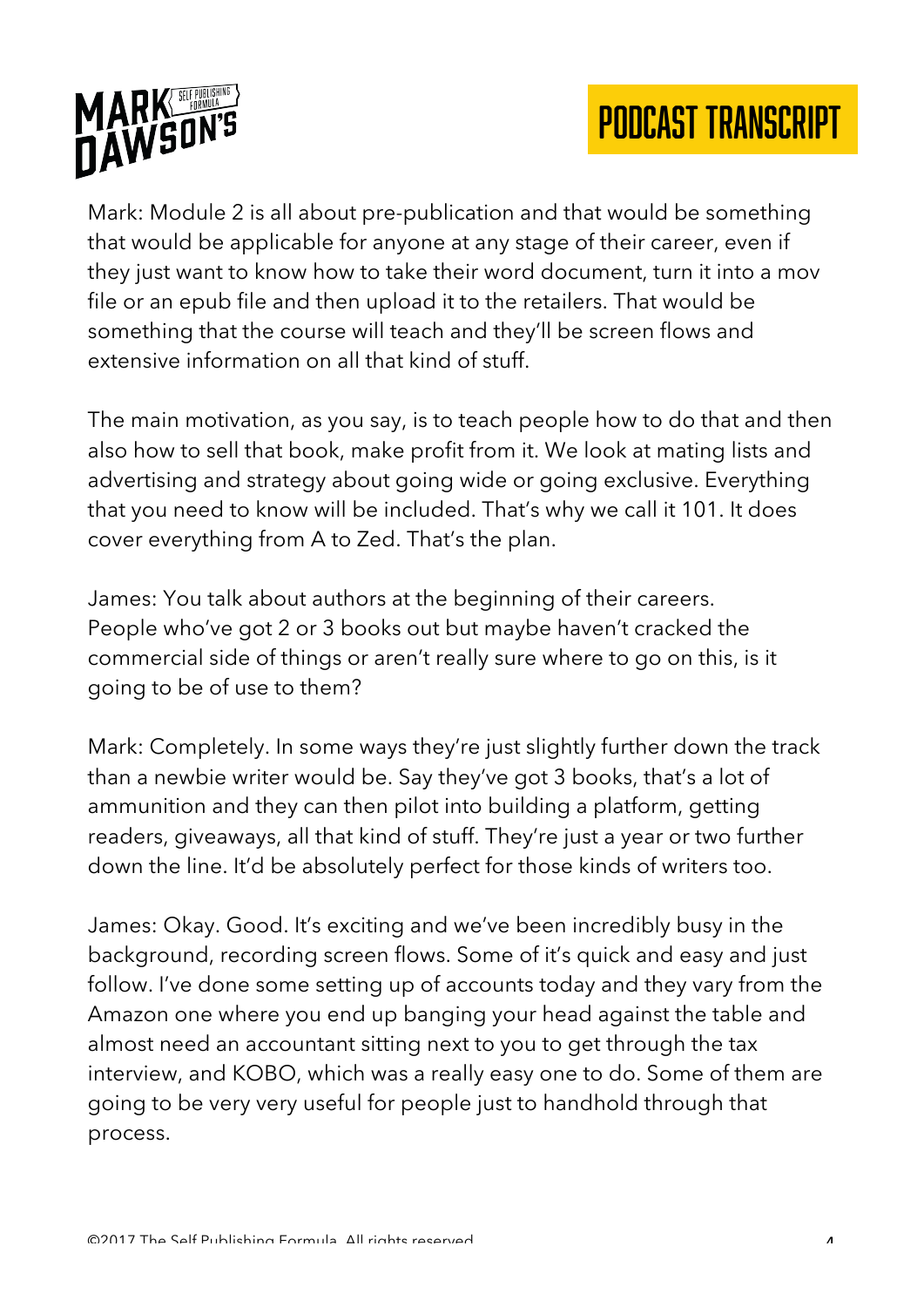



For me, it's not just about you need an account in X, Y, and Zed, it's how to set up a website. And what the purpose of that website is, what the purpose of your Facebook group is, how you talk to your readers, how you engage them, that's the magic for me and the bit that obviously you've been through over the years. I'm not going to say perfected because it's something that I think probably even month to month you work on and develop, but you've got a system which is working.

Mark: Yeah. When you take somebody who's never had any before, a new reader, and then at the end of the process they're a dedicated fan who will be prepared to go out and buy everything that you put out. That's the goal. That's what I want to teach people how to do.

James: Good. Okay, that's exciting. The other thing that we should just say is that it's not just you and me even, we brought together some of the trusted, well-known and leading edge names in the industry to deliver some of the material and that's exciting stuff. We're going through that at the moment and it's going to be a really good package.

Anyway, enough of that. If you think maybe it's not for you just at the moment, don't forget that we do have Facebook groups which are free to join and there's some great repository of information and a great community helping each other there. We have a 101 Facebook group, purely for people who are starting out and we have a marketing Facebook group as well.

If you search for Self-Publishing Formula on Facebook and click to join either of those groups and Mark or myself or Catherine or Alexandra or Sarah or Carrie or possibly even John will click approve and let you into those groups. It's great to see you there. They're a great vibrant community and really really helpful for people like me in particular finding their way. Okay, let's get on with our interview today. We've got Tony Garrett, TJ Garrett, he reached out to us a short while ago and said, "Oh do you think you'd be interested in having a chat with me," and we definitely were. Both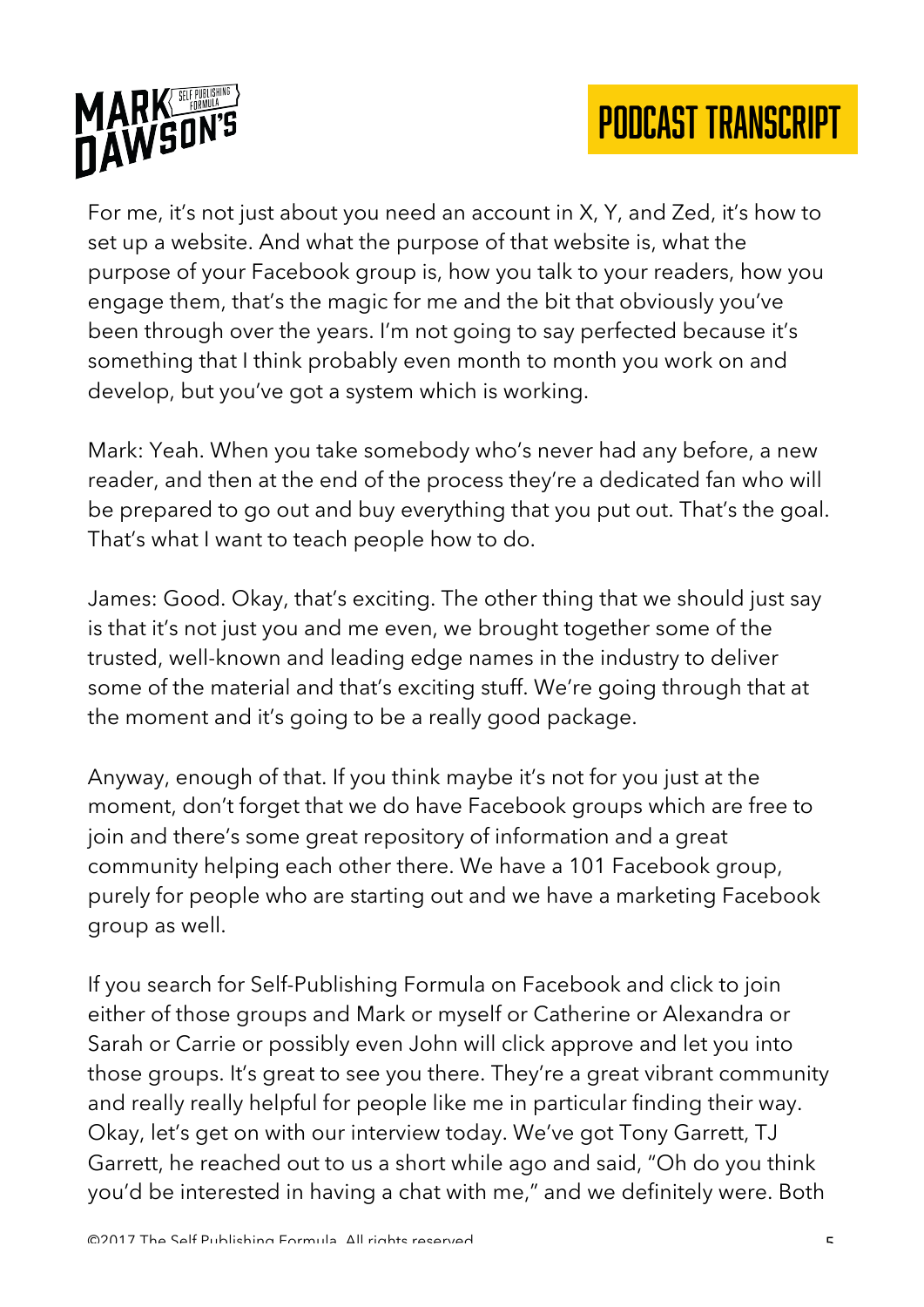

Mark and I thought straight away this is a really interesting story and I'm really glad that we spoke to Tony. He was a little bit nervous when we spoke to him. It's only about 20 minutes, the interview, it's really really worth a listen.

At the beginning, to get things going, I got Tony to explain to me a little bit about his background and his books.

Tony: At 25 years of, well almost 25 years of living on welfare which was about a progressive condition called Don-ne Bou-de Syndrome, which means at some point I'm going to go totally blind, but the moment I've got a very small amount of vision. It was 5 years ago when I got my first tablet and realized that I could change the text, I could read, even though it was huge. I got halfway through that first book and I decided I would try writing myself. The first 2 or 3 years was all learning and practicing and I actually thought I was really good and then after 3 months I sat down and read it and thought that's not right.

James: We've all been there.

Tony: Then I started full time about 6 months ago, 6, 7 months ago I think it was and actually came off benefits. At the time my income was around \$1,500 to 2 grand a monthish. That was plenty for me because I live in a small town. Obviously you just keep doing it and things got a bit better in the last few months and this last week and a half has just been unbelievable really.

James: Just to put this in perspective, you say you got a progressive condition, you've been living on state benefits or welfare. It's called different things around the world, but what's happened to you is transformational.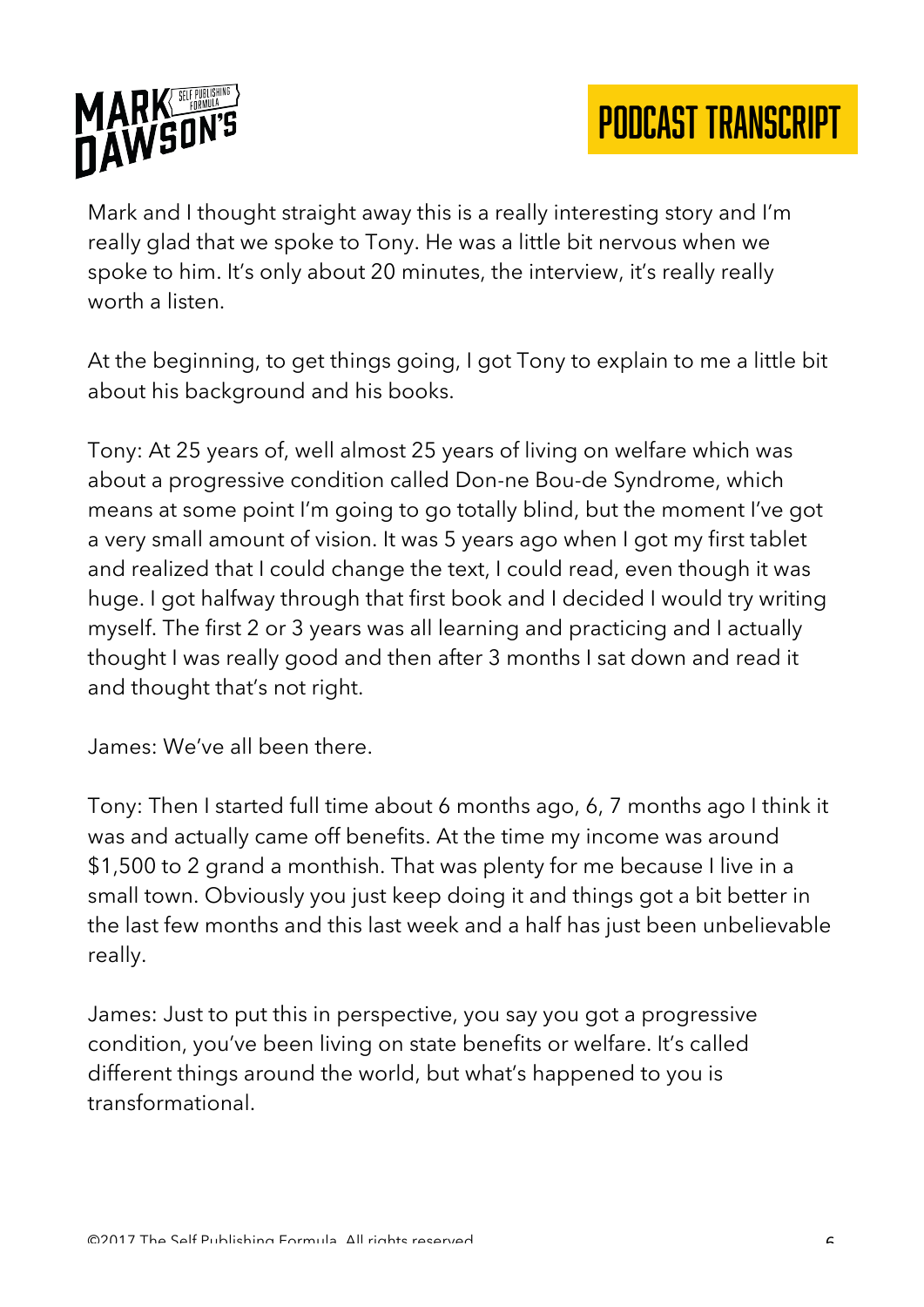

It's amazing that you've found something that you can do that it turns out you are good at and that has given you a financial independence, what you say for the first time in 25 years.

Tony: I used to be a builder years ago when I sort of normal eyesight. I've never had perfect eyesight but normalish and I've done other things and I've tried music and I've tried this and that. But nothing that you could hang your hat on and say this is going to be a career and I'm going to be able to make a living out of it. With writing I did and it was obviously support from friends as well telling me to carry on with it.

James: Great story Tony. We're so delighted for you. Let's just talk about the writing a little bit, then we'll talk about what the breakthrough was in terms of marketing and so on.

In terms of the writing, when you realized you could change the font size on the tablet, am I to gather that you hadn't done a lot of reading for a few years at that point?

Tony: I hadn't read a book since I left school.

James: Wow.

Tony: I can't read any size print at all unless it's the big title on a newspaper. Even the large print books weren't any good. 20 something years I'd not been able to read.

James: On a tablet you can make it such that you can?

Tony: I have to look at white letters on a black background because the other way around is just too much whiteness. Everything can get lost. Make the text big enough so there's probably 3 words on a line maybe.

James: What books were you reading?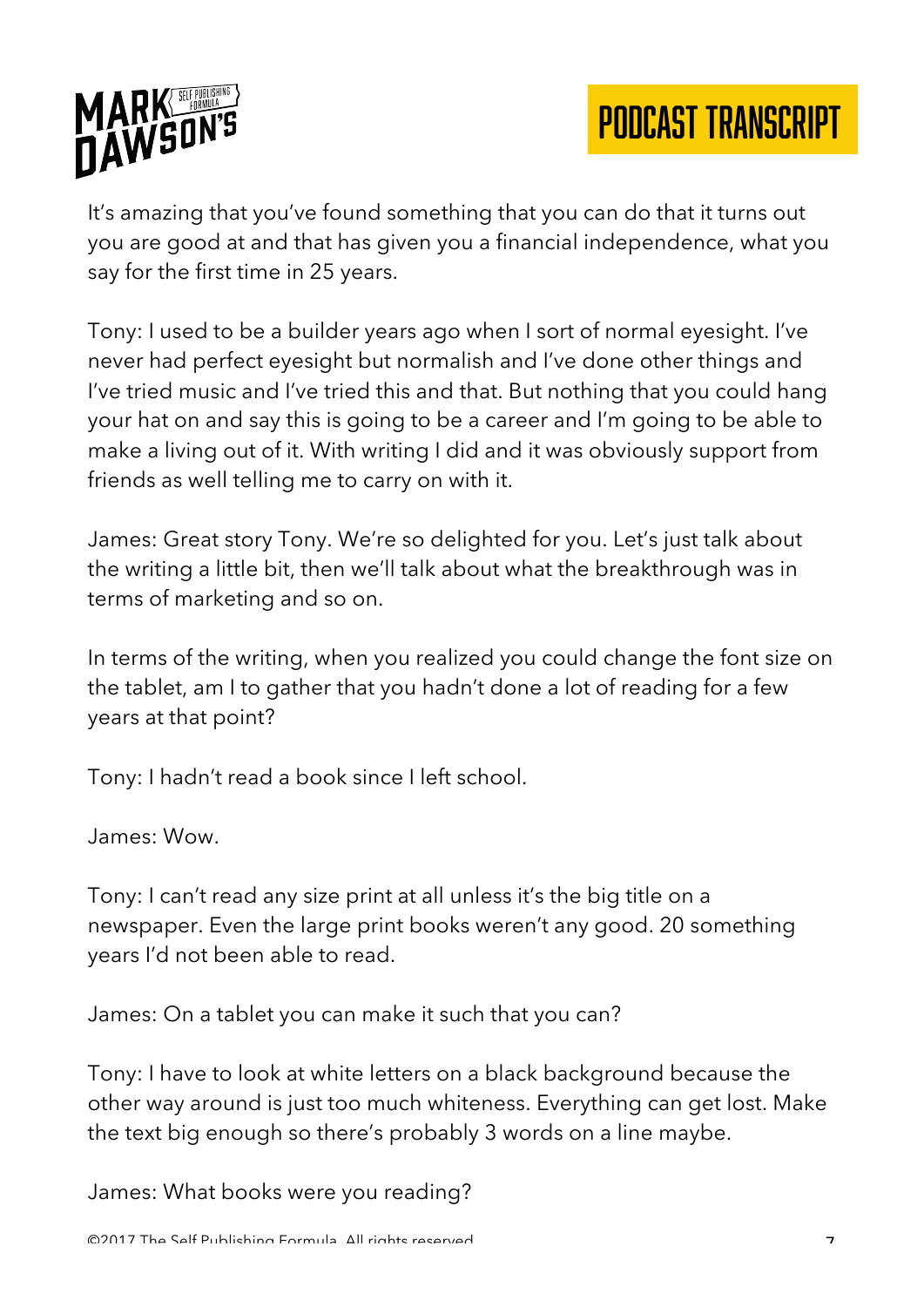

Tony: The first book I read was The Hobbit. I got halfway through that and that's when I decided I wanted to have a go myself and then obviously I read Lord of the Rings as well. Then I went to Robert Jordan. The Wheel of Time series. That took months to get through because obviously there's 14 books in each one, so that's 300,000 words or so. Then I've gone on to all sorts of stuff. Stephen King. I've read a couple of Mark's books. I'm halfway through The Angel at the moment.

James: You said you were halfway through your first Tolkien book, your first book in 25 years and that was the point in which you thought that you might have a go at writing?

Tony: I tried writing after I left school. I tried writing a sci-fi thing but honestly I just didn't have the patience for it. It was a long job and it takes a bit of figuring stuff out. I'm not a plotter. I just write what I think has to come next and that can be confusing at times.

If you haven't got a method for building the story back in and getting your plot back in line again you can end up getting to a point where you think oh this isn't going anywhere and just stop. I figured out a way around that now so hopefully I can keep that going.

James: Tell me a little bit about that journey then. You started writing, you thought oh this is good I can do this. And then you read it back as you said and realized it wasn't as good as you perhaps thought it was. What did you do to improve yourself?

Tony: I sent an e-mail to my friend Matt who's the main force behind helping me to get the confidence to do this and I actually sat down with the tablet and read it for the first time and realized that wasn't very good. When I realized that I basically read about 30 books on how to write.

I think I managed to get some decent information out of that and just kept practicing. I did a lot of working things out. I got some very good advice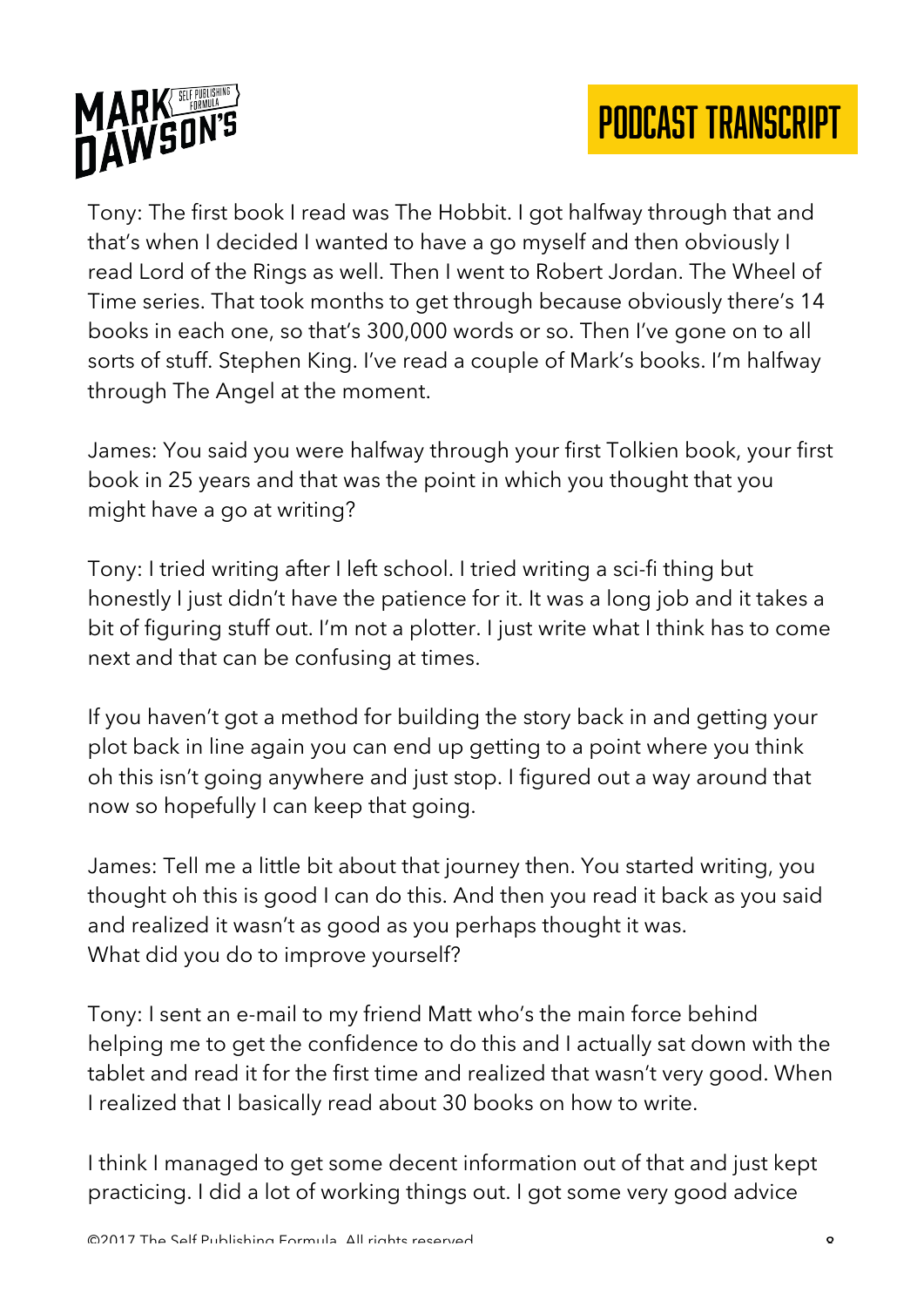

from some friends of mine that I met on Wattpad, Walton A particularly, some other people as well. Just basically gave the book out to friends and told them to tell me what they thought of it and do everything that they said.

If it makes sense to me then I changed the method or put in extra bits or what you write about. A lot of it is to do with getting the flow right. I knew what was in my head but I wasn't getting it on the paper so it was getting the flow right. I think was the hardest part for me.

James: We should say in terms of genre was epic fantasy, is that right?

Tony: That's the one I've been writing up until now. I just started some paranormal investigation kind of things as well but everything is epic fantasy.

James: Really interesting that there was something in you when you left school that, I mean I'd imagine for most people who go from school to the building trade, they probably haven't tried to write a book at that point. There was clearly something about you that was a writer trying to get out but I still think this is a very very impressive period of self-improvement Tony.

Tony: The creative side has always been there. I've been a musician since I was 11. I've always had the creative edge. I did some art and stuff but I never imagined for a minute I'd be, I mean like I said I had a go at it, but I didn't think for a minute I'd be publishing stuff.

James: You were first published in the summer of last year, August 2015. How many books now?

Tony: I think there's 10. Maybe 11. Books are actually parts of a series. The first book itself is four parts, which all the books are available now. That's, I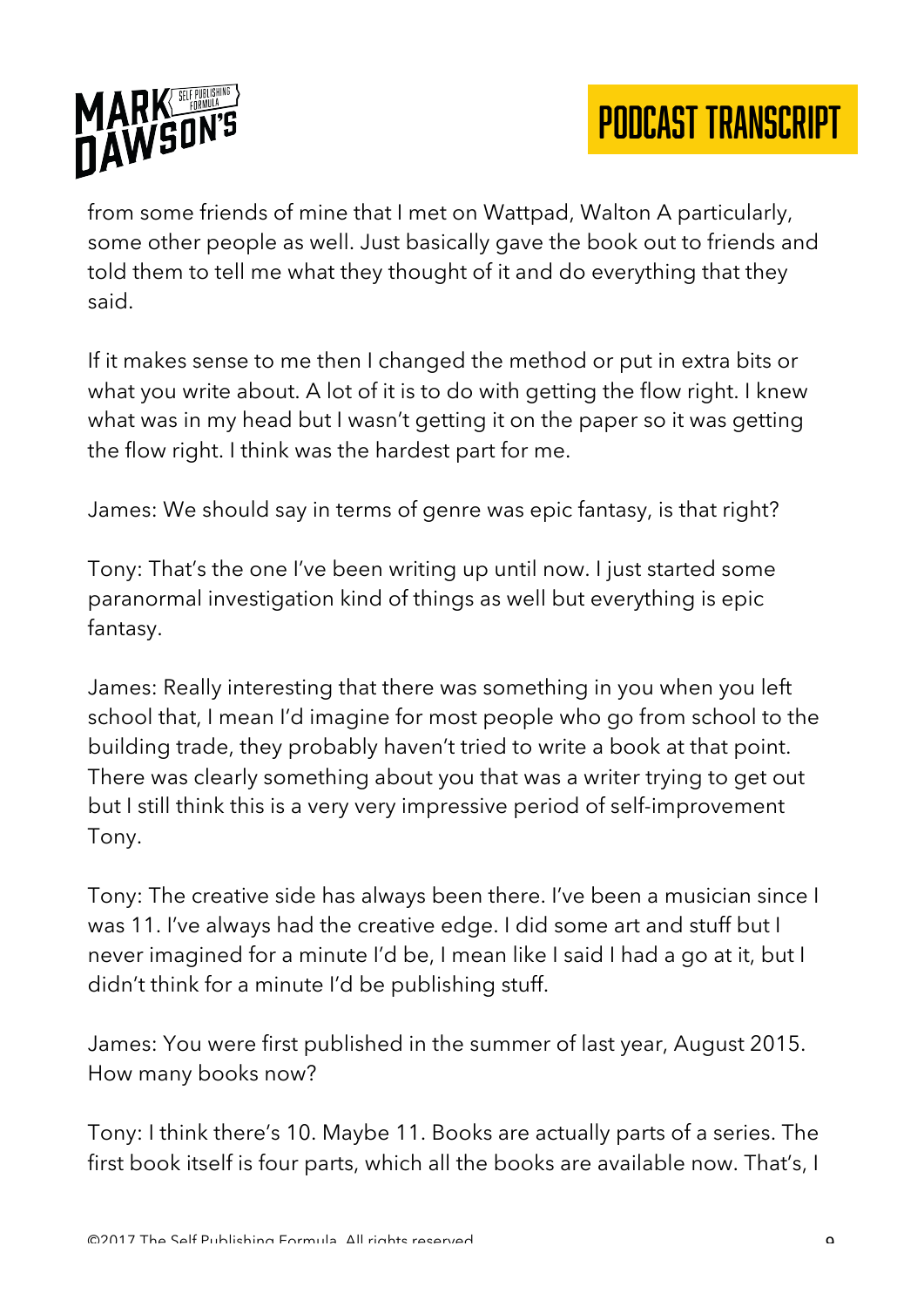

think, depends on how you look at it, there's 8 separate things you can buy anyway and 2 of the books that I just released anyway.

James: How many words is each book?

Tony: Juganock is over half a million.

James: Oh my goodness.

I thought you were going to say they were 40,000 words each and you put 4 of them together to create.

Tony: No, no, no, they're all big books. There are 4 books together. Each one is about 150, 160,000 words.

James: The clue is in the word epic.

Tony: Yeah, that's it. When you say epic I think they mean over, I know it's a genre but at least 500, 600 pages over an epic. It might just be me, but that's what I expect.

James: You obviously got the writing thing done. You've built an audience and how did you do that?

How did you go from being able to write to being able to sell?

Tony: That was the hard bit. I loved the writing but because everything takes me so long, it took me a long time getting the marketing end up. I was going to do your course but at the time I didn't have the money for it. I did but I thought did I want to spend it on that.

I wish I had now because I spent months trying to figure out how to do this and if I had done that in the first place I would have saved all that time rather than trying to figure out what to do with the marketing.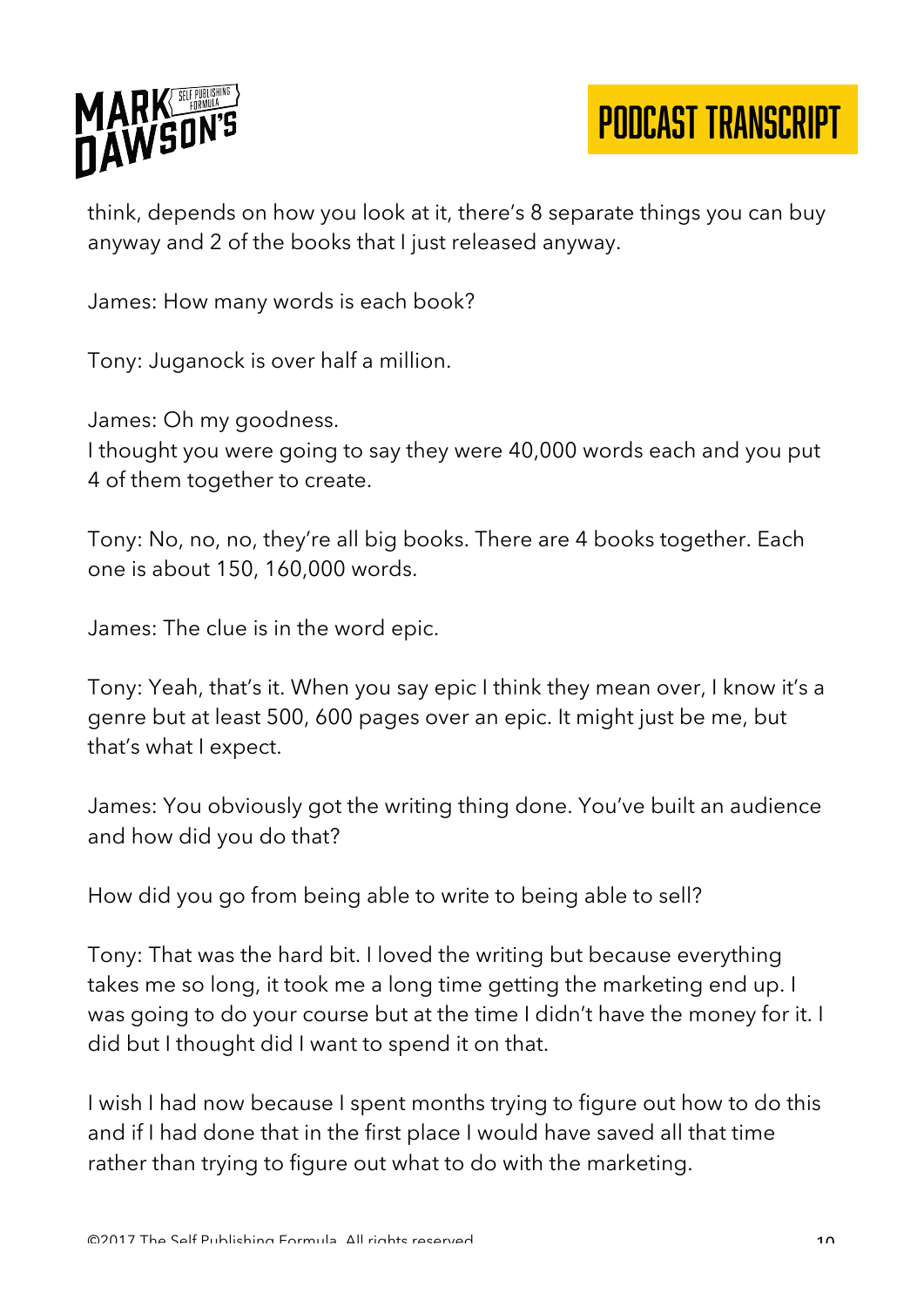

The main thing I do for marketing is I've got an e-mail list, which isn't very much. I've got about 1,200 people on there I think. I keep building that up, I keep doing Facebook ads. I do the countdowns on Amazon. I do a free thing every now and then.

I try to make sure that at least 5,000 new people a week see the products and whatnot. Other than that I just keep going. Keep Facebooking, keep blogging, keep doing what everybody does I think. I don't do enough of it, I know that because the writing takes a lot of time.

James: You've sold your first book I guess not too long after you published it.

It took you awhile to get things going but can you give me an idea of what type of sales income you're up to now.

Tony: Last month I think I sold 6,000 books but I've got most of the income from reads because the books are so long. You know the KDP, I've got over 5 million reads in September. August was building up to that.

So far this month it's not a bad, just over 1,000 sales and nearly 2 million reads and I'm sure that isn't exactly but it's a lot more than I usually end. My welfare was improving. About \$14,000 I think. September I think was 19 maybe 20.

James: That is amazing. 19 or 20 grand in a month from a pretty much standing start last year not just as a marketer but as a writer. There are lots of people who've done our course and they've found a breakthrough or whatever but they've been writing for years and it's the marketing that's come.

You weren't even a reader until last year.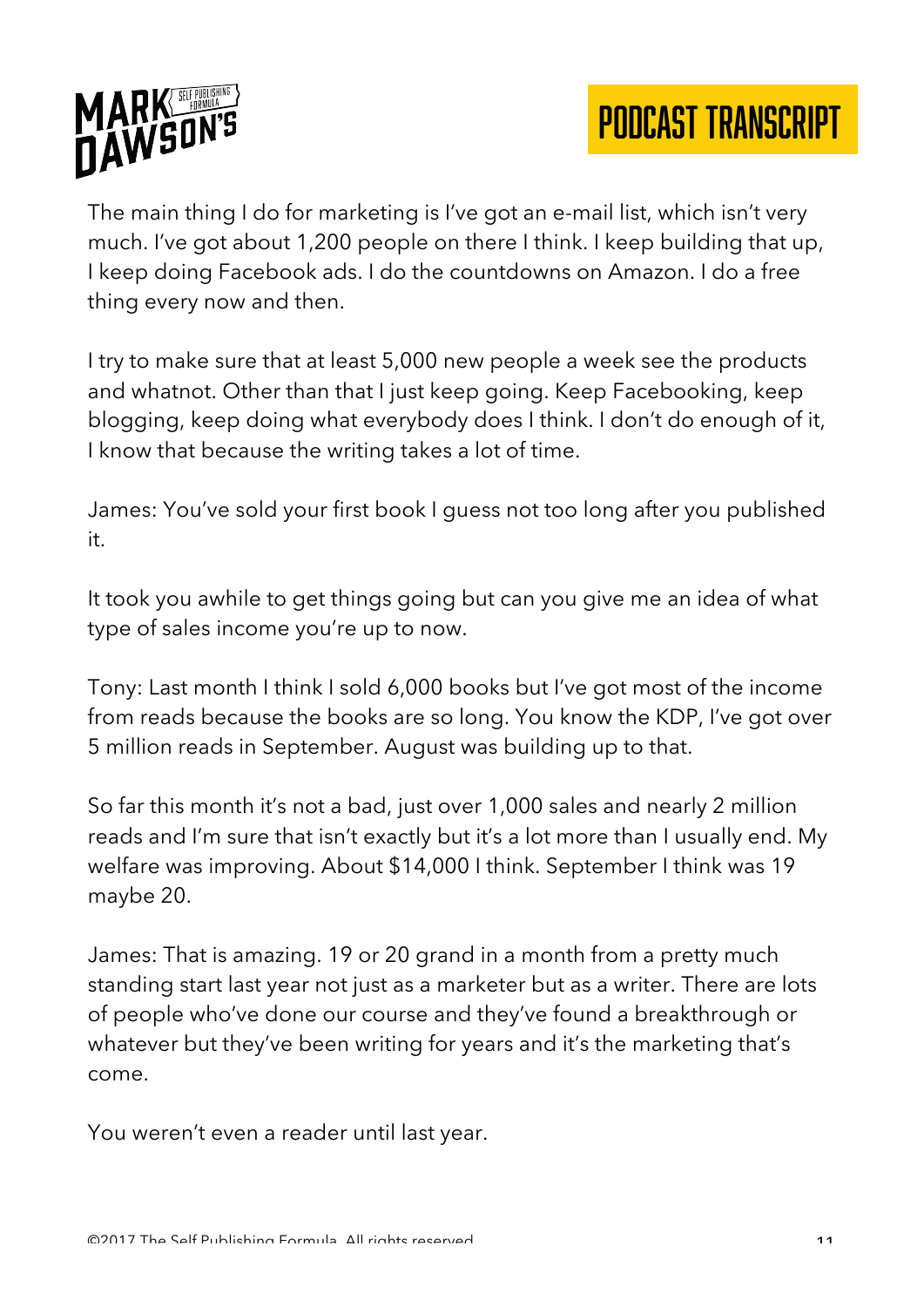

Tony: It was a bit of a learning curve doing all this. With me, like I said before, the time it takes is a problem. The marketing or the sales, I don't know if it's the marketing or not but the sales have gone really well.

James: Well, I would imagine good books. Let me ask you Tony. I don't want to pry obviously but it can be obviously a challenge for anybody emotionally to have a progressive disease and it's an understatement really and we all value our eyesight so much. I think all of us find it very difficult to conceive of a situation where that's being taken away from us, so I can only imagine the emotional impact on you of this turn around. It must be tremendous, right?

Tony: It's absolutely incredible. I wake up everyday wanting to do something now where I used to wake up everyday feeling almost as tired as when I was when I went to bed and think oh God, not another day. Nowadays I look forward to coming downstairs and doing stuff. I write all day, read all night, apart from a few breaks obviously. I take the dog for a walk, but other than that that's what I do and I love every minute of it.

James: Fantastic.

Technology is obviously played a significant part in this. It's been an enabling factor for you.

Tony: Definitely. Without the tablets I wouldn't be able to read. I've got a lot of help from the RNIB, the Royal Institute for the Blind, bough software packages off them. I've got a very good narrator which I can't actually use for editing because it doesn't pick out sound alike words and stuff like that but it makes life actually reading some of my work that much easier. I've got large screen things, magnifiers, all sorts of bits and bobs. It just keeps getting better really.

James: Yeah a lot of technology I can imagine sitting around you.

Tony: Yeah there is.

©2017 The Self Publishing Formula. All rights reserved. 12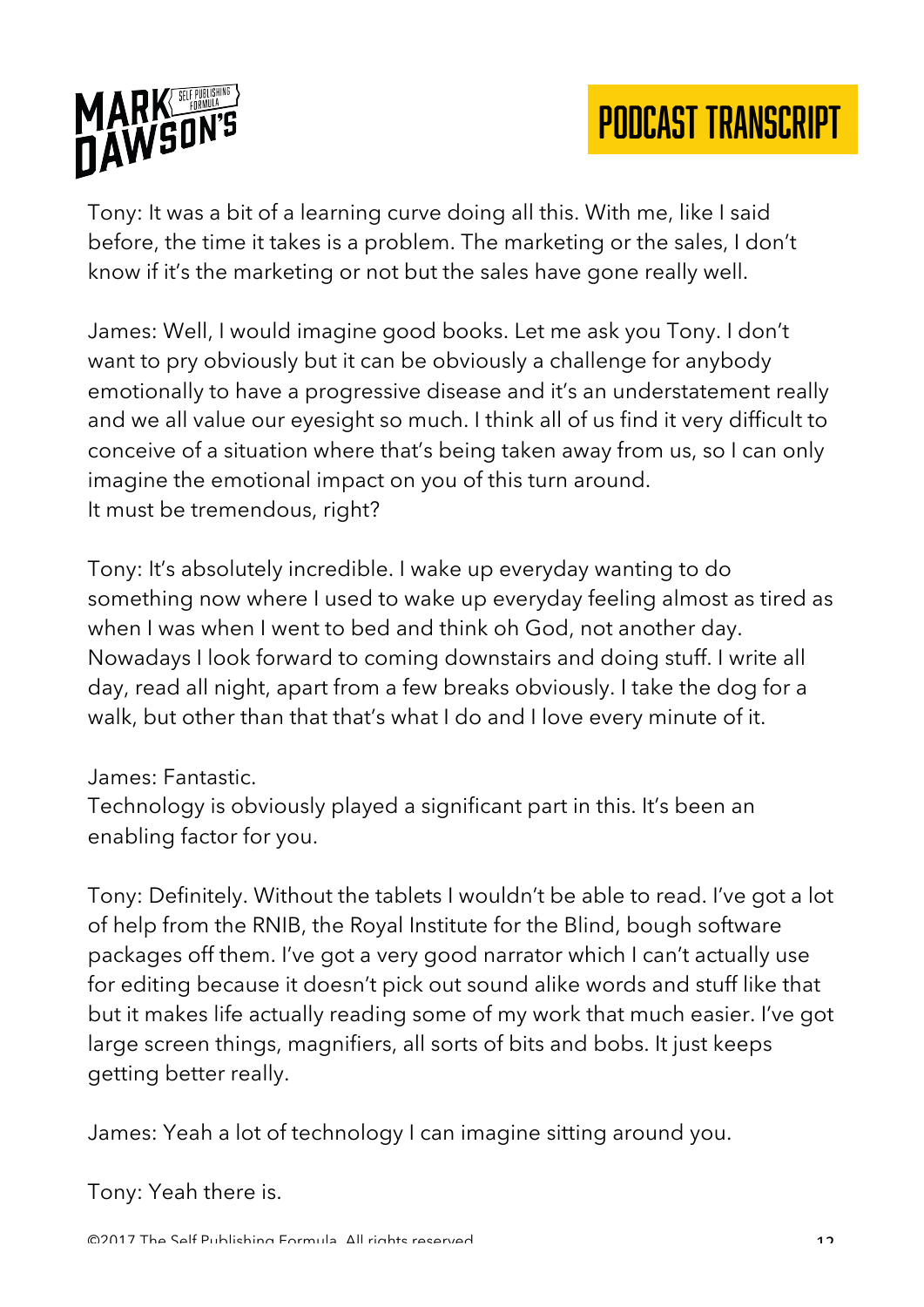

James: You'll have to take a photograph and we'll add it to the blog post that goes along with this podcast Tony. I think people would be interested to see that.

Tony: I think you can actually get a photo off my Facebook account. I'll give you a link to that. It's quite the studio. Nobs and buttons and lights all over the place.

James: Excellent. I'll dig that out after the interview. I imagine, the RNIB, if people aren't in the U.K. it's quite a famous historical organization that campaigns for and looks after the interests of people with vision impairment or blindness.

I imagine you're a bit of a pinup boy for them now, Tony, because this is absolutely what their about isn't it? Is about using technology to enable.

Tony: Yeah. It's a bit like that. I might write to them and see if they want to speak or something.

James: Oh, I definitely thing you should. We'll send this interview to them to wake them up. I used to walk past their place in London and I know that they're very keen on the technology and the use of that and, as I say, you've been helped by them.

Disability aside, what you are is obviously an accomplished and very able writer and you found that marketing thing. In terms of what we always try and do with our podcast in terms of tips for other people, is there something that you can say to me, for instance, who's just finishing their first book, is it a mindset thing.

What do I need to do to make sure I'm going to be successful?

Tony: I think you have to separate the writing from the marketing. The writing is one job. The marketing is something completely different. You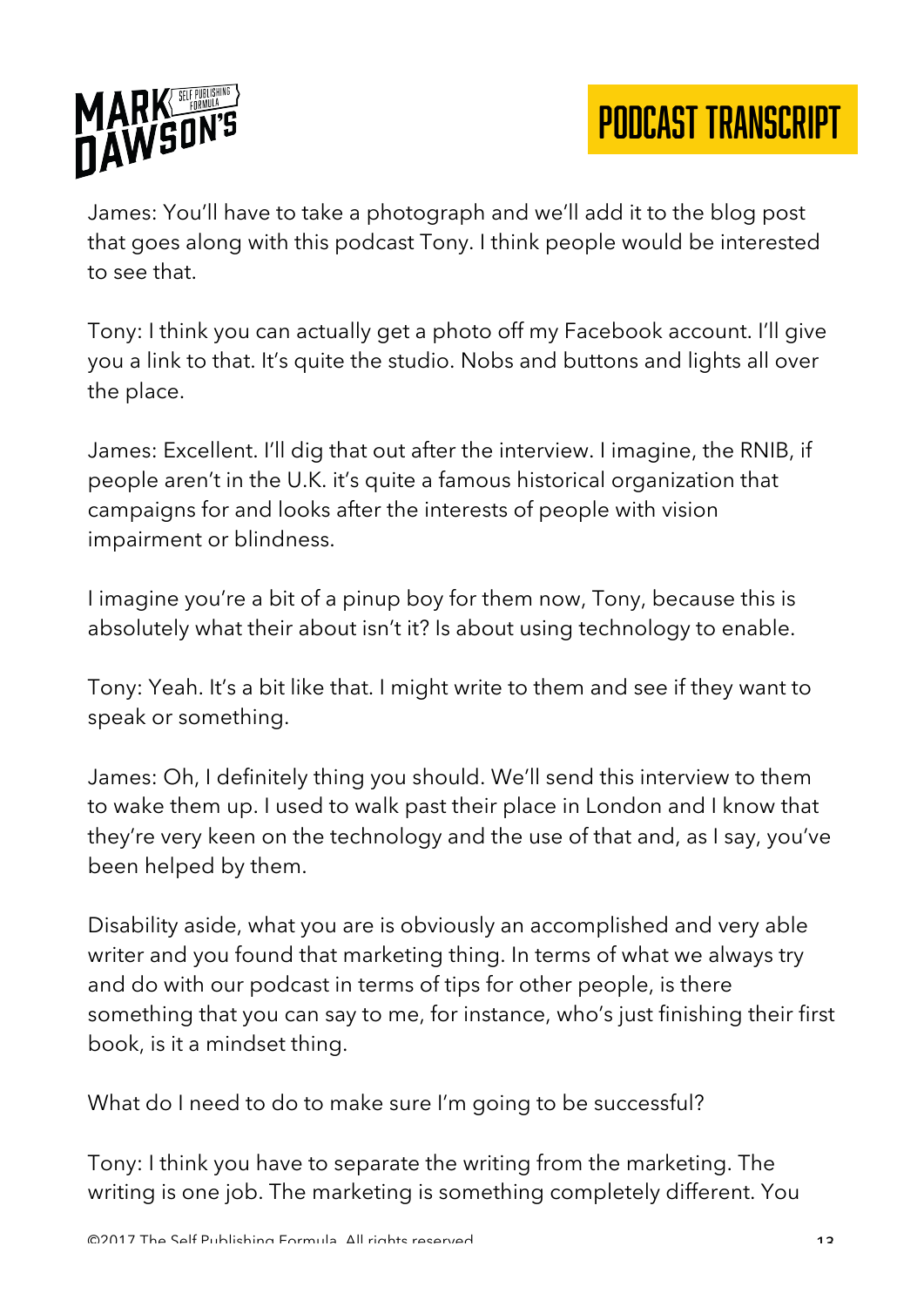

have to look at is a totally different business and get your strategy right just for the marketing side of it.

Definitely get as many people to see your work as possible. Stick it in everybody's nose you can find. Keep plugging away at the Facebook stuff. Get your blog working, which I don't do enough of. Look at the countdown stuff. Look at the e-mailing services like bookbub and son.

Get yourself a plan that doesn't look at daily sales, because that just drives people crazy. You're looking at what you're going to do in a whole year here. You're plan should spread over the year to get you the income you need by the end of the year.

You do look up months but you can't worry about that. You got to look at the whole process, the whole year's income, as opposed to just like …

Because I used to when I just started I used to check every couple of hours and it'd be depressing, but you look at it on the long term and plan yourself for a whole year. Don't just think, "Well, this isn't working," after the first couple of weeks and give up. It doesn't work like that.

James: I think that's very good advice. We do occasionally see people, I think I've mentioned this before on the podcast, who've run their advert for 5 minutes and immediately gone to Facebook saying what am I doing wrong, I haven't had any signups.

Tony: Exactly yeah. It's getting it under people's noses that matters. If 1 person in 100 buy your book and you've got a million people looking at it, you're doing all right.

James: What sort of help did you get? You said you mentioned some help you found in the community for you. Is this people writing in a similar genre to you? Did you chose this genre because it's something you enjoyed reading or was it a commercial choice? Two different questions there.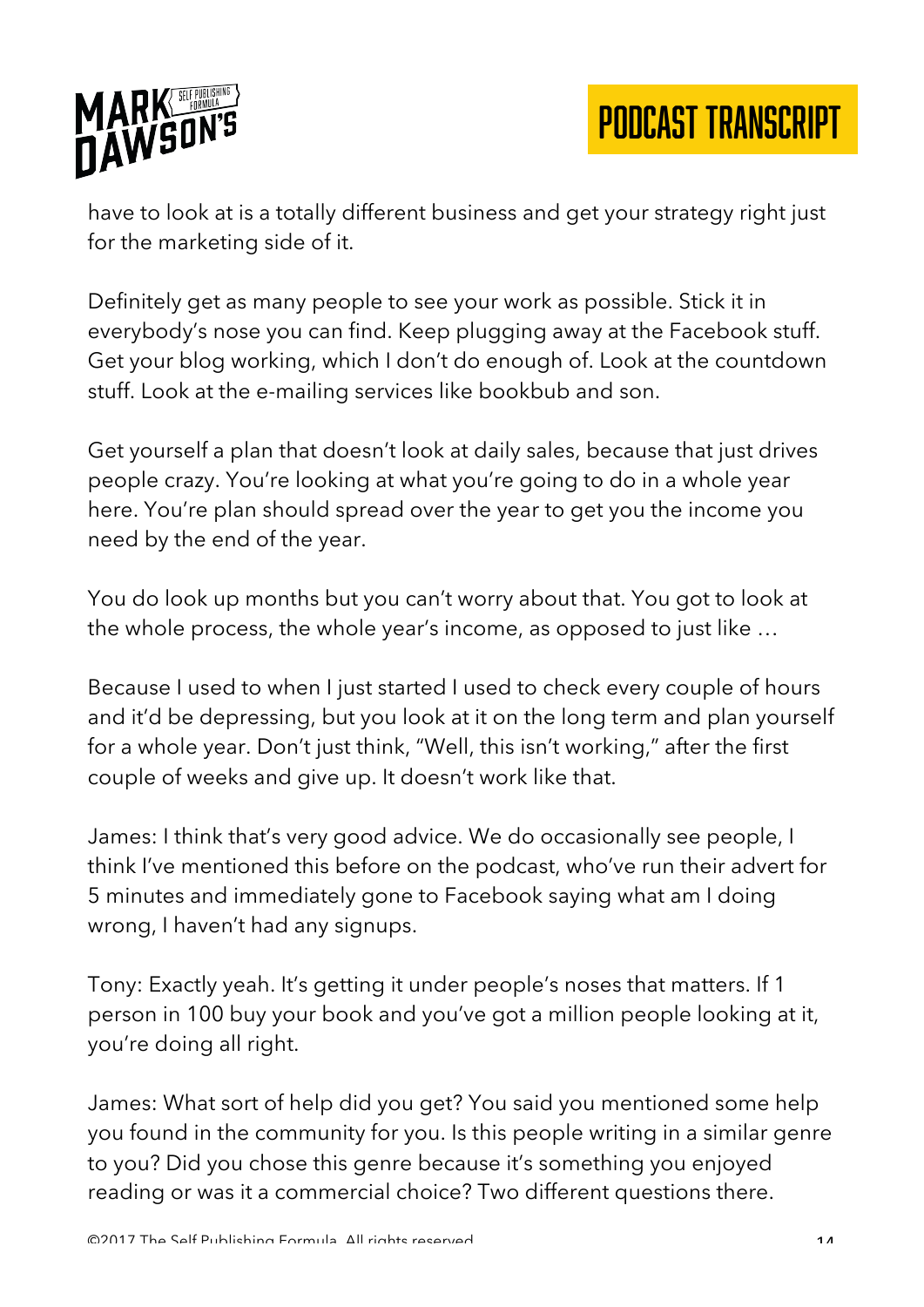



Tony: Not commercial choice. I don't think fantasy is even in the top 5 as far as genres go. I had some writing help, which we talked through. We talked an awful lot and helped with everything but the other help, the book covers and the beta reading is all mostly family and friends.

Matt Taylor does all my covers. My ex-wife, she does a lot of the reading, so do the kids. I have a few friends that do beta reading for me and then they all contribute towards the finished product, which is another thing I'd say. In the end, that's the end. Writing is rewriting and polishing and doing all the other bits to make it into a product rather than just a story.

James: When did you know it was going to work?

Tony: When I had 4 solid months of enough money to pay the rent I thought this might work.All I thought about at the time was can I keep doing this? Can I keep benefits and can I keep paying the rent? That was my main motivation.

And of course you have to think of things differently for people who are making 10 grand a month or whatever but as long as I could pay the bills, that was my main motivation. It happened after about the first 3, maybe 4 months. The most important thing I got out of it was the ability to do things. I've got 2 kids at University, one who's just buying his first house. I've been able to chip in and help with them. That's a huge deal for me. I've just been to Holland with my daughter. She's doing a year on the arisement thing and I never would have been able to afford to pay for her to go over there a year ago. This is what you get from writing if you work hard at it. You can actually live. You can do things.

James: That's incredible. Tony I'm so pleased for you. You're a prolific writer and I imagine that's part of your secret is that you, particularly with KU people get into it and then they're going to stick with you. They've got a lot to go to. There's always something next to go to. You think maybe 14 or 15 books. I'm just going to quick look down your Amazon page.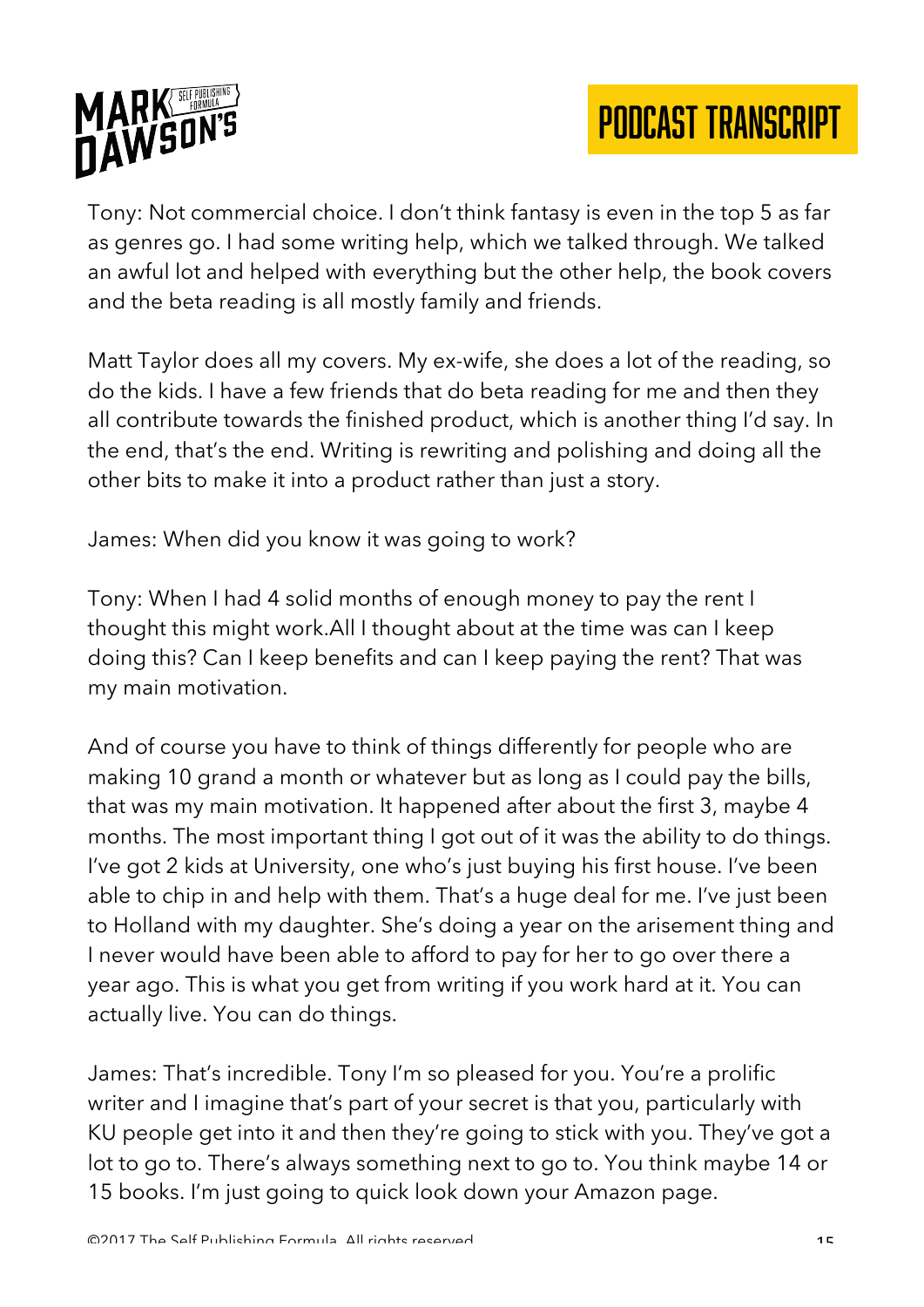

I imagine that's one of the reasons you've been successful is the fact that people want to read the books.

Tony: Yeah, the KU thing, I actually got into just after they changed over from the per book to per page model. Which if it was the per book model I don't think I'd of been able to say that I'd earned all that money because the Jauganot was 2,000 something pages, Mersius is 3 books together, I think they're close to 1,500 pages. I mean I didn't intend it to be like that because obviously at the time I didn't know they were going to do a per page model but I don't know. I thought if it was going to be epic, it's got to be epic so I just kept writing.

James: It certainly is epic. The covers are definitely worth having a look at. They're very nice indeed.

You say you've got a friend or family member doing the covers?

Tony: That's Matt Taylor. He actually works in health and safety but he's always been an artist and he just helps me whenever I need it.

James: They're supurb and there's a very cool picture of you.

Tony: Oh the one with the hat, yeah.

James: The one with the hat looking at 1960s country western.

Tony: I can tell you a story about that. We actually took 75,000 and picked that one because I'm not at all photogenic. Matt did that as well with his digital camera and it took all afternoon to get one decent photo.

James: It's a great picture Tony. It's a pleasure to talk to you. Thank you so much for contacting us. I suppose the last question we should ask you is really about in terms of what you would say to other people who have a disability or a progressive condition that you have and maybe haven't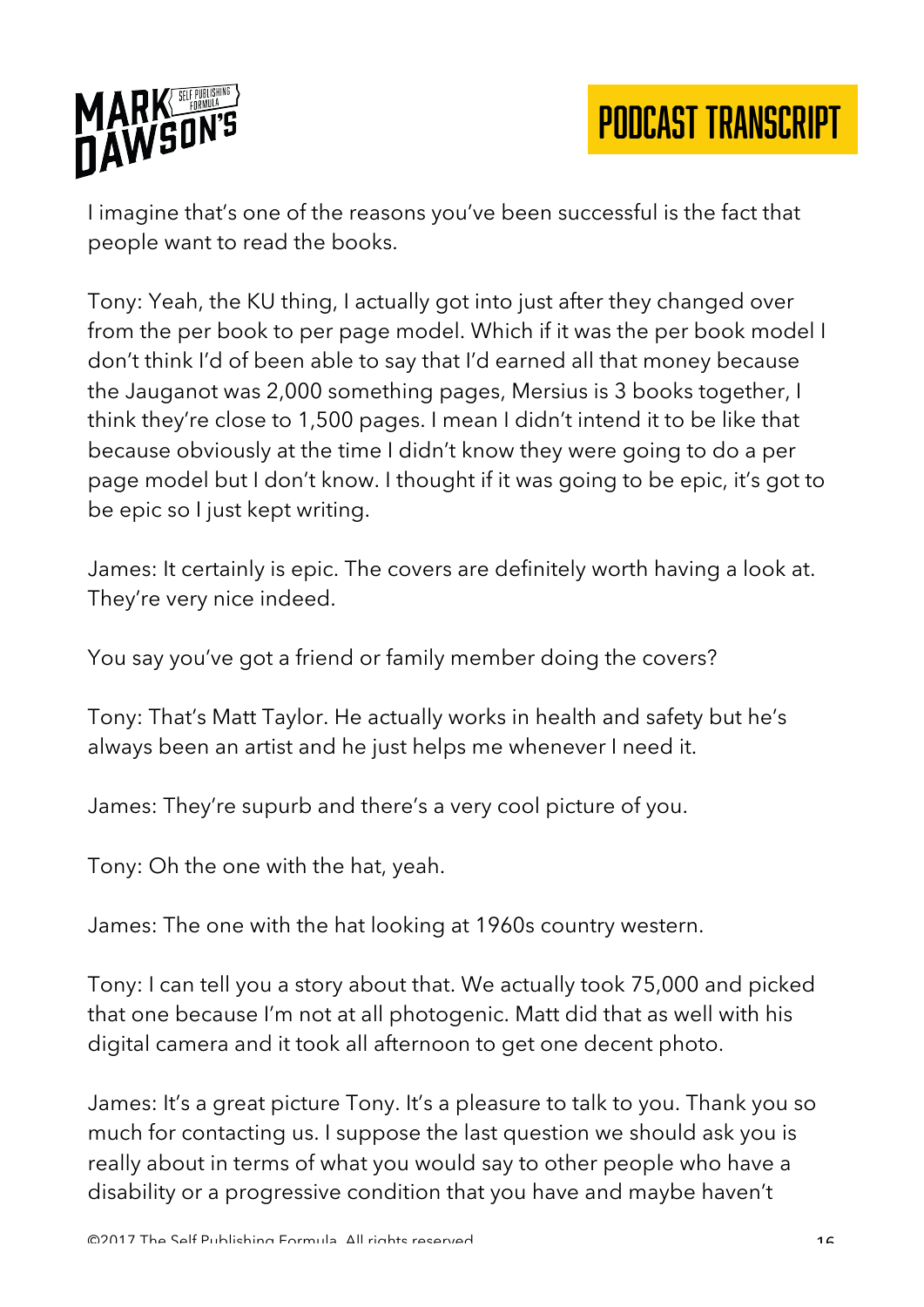

made the breakthrough yet. I would imagine you don't need to say anything.

I think your story itself speaks for itself but that's got to be encouraging.

Tony: Definitely yeah. I mean anyone who is limited, we're quite lucky actually being in the U.K., the help we get. I know it's not the same in different countries and I know this podcast will go all over but regardless it's not the end just because you have a disability. You can always find a way around it.

Well not always but hopefully you can find a way around it and just keep going. All of my work has been down to the support of friends and family. I don't think I'd have done it without them. It's a big ball game and you just need to have the will to carry on and find the help and the support you can.

James: Tony Garrett, Mark what a story. Just to recap, a year ago hadn't read a book since school, worked out on a tablet and iPad or whatever that he could get the font size up to the point where with his condition he could still start to read. Halfway through J.R.R. Tolkin's The Hobbit decided he was going to start writing and last month made 19,000 pounds. That's approaching \$30,000 on a normal exchange rate, in a single month. Just unbelievable.

I mean that's as much as he earned in a year on his benefits and it's changed his life. It can help his daughter do her arisement course abroad, help his children through college. For people who want to contribute and want to work but struggle to, it's an inspirational story.

Mark: Yeah it is. One of the takeaways from that is not, I say don't focus on the numbers, although they are amazing and he's done incredibly well. I think there are hundreds and hundreds of authors just like Tony and you and me who are earning enough money now to maybe fill the tank up with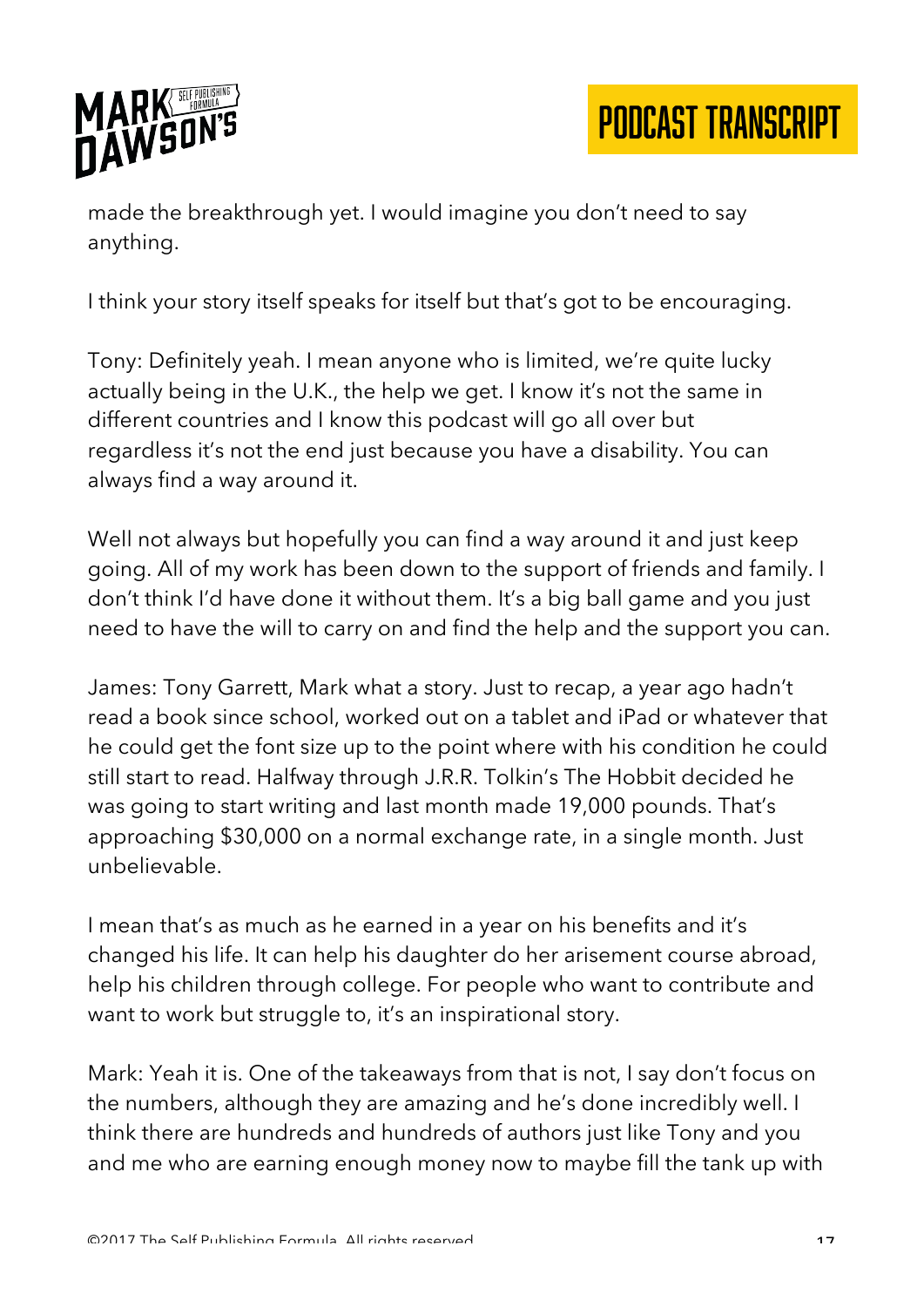

gas or to take their wife or their husband out for a meal they might not have otherwise been able to afford, pay some bills.

It's almost those unheard people working in a way that wasn't possible 10 years ago, wasn't even possible 5 years ago. Those are the stories that are inspirational. Then you get people like Tony just crushing it. It's very difficult not to be so impressed with what he's done and grateful with the facilities that are available to us now.

I may actually send this podcast to Amazon because it's something that they should hear about because I'm speaking at a conference in Ireland late in November and I think this is exactly the kind of story that they'd be really pleased to hear about.

James: I think the RNIB in the U.K. would be as well because it's what they're all about is empowering people and giving them, if it's technology, it's technology, what they need to be independent and contribute.

Mark: For those people in America, RNIB is the Royal National Institute for the Blind.

James: Yes it is. I'm sure there's an equivalent organization in the states and Canada and elsewhere in the country so a large charity based organization, but one that looks after the interests of people with visual impairments and blindness. Yeah, so great.

Really really pleased that Tony got in touch with us and I think we'll keep in touch with him over the years. Good, look, that's it. Thank you indeed for listening and indeed watching if you persevered with the nastro astronauts here in Cambridge and the white coat wearing former lawyer in Wiltshire. We'll try to do this again, shall we? Try and do the video again.

Mark: Do we have to?